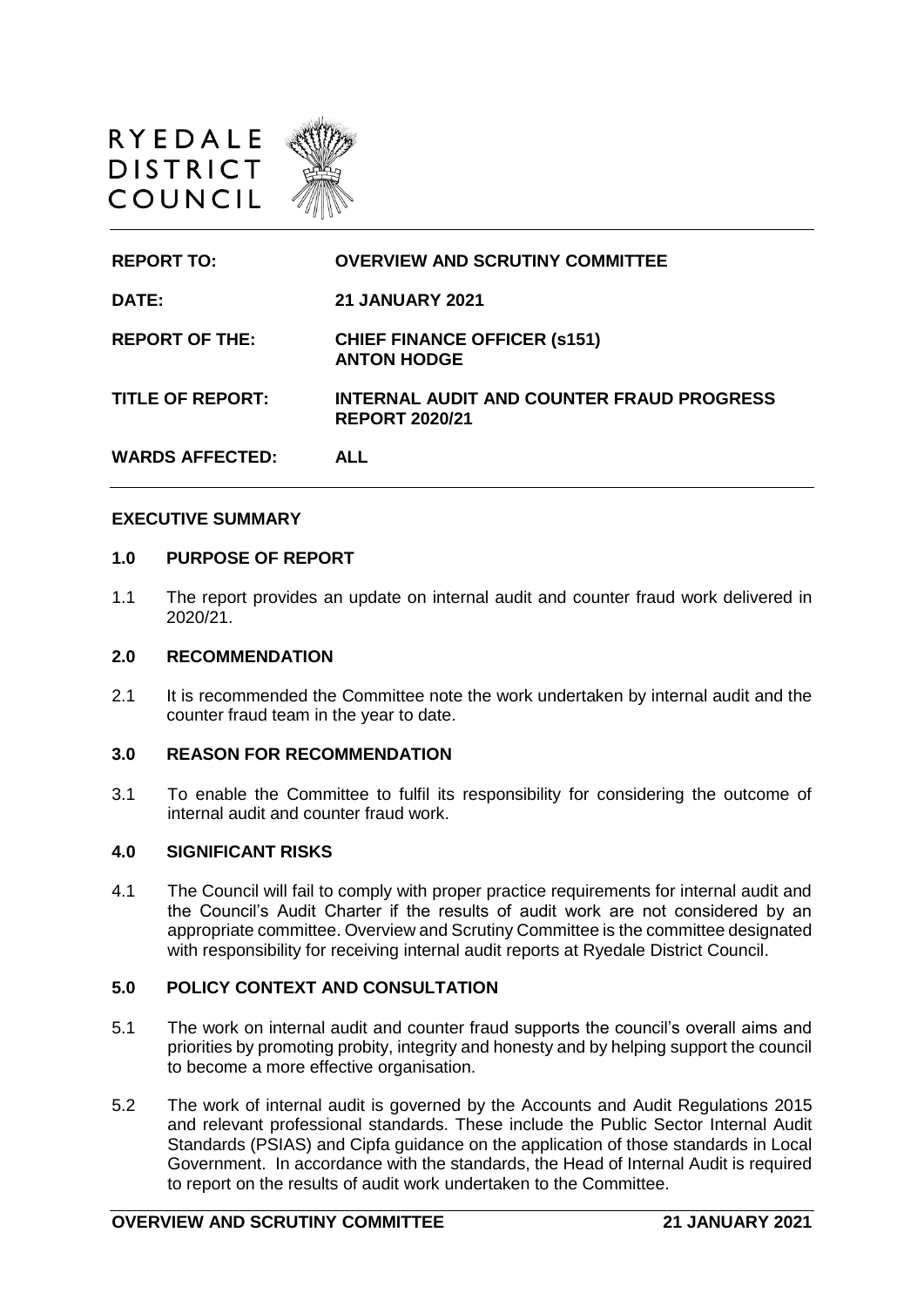## **6.0 REPORT DETAILS**

- 6.1 Since the last committee meeting in October 2020 five audits have commenced, a draft report from the 2019/20 plan has been issued and two audits have been deferred to 2021/22. Further information on internal audit progress is included in Annex 1.
- 6.2 As the Committee is aware, commencement of 2020/21 internal audit work was significantly delayed due to the coronavirus pandemic. Routine work was suspended during the initial national lockdown, with audit resources diverted to providing guidance on fraud risks and supplier relief, and other ad-hoc support and advice. This meant that it was not until October 2020 that we were able to bring a high level internal audit plan to the Committee for approval.
- 6.3 Since October we have been working with officers to finalise the details of audit work to be completed during the year. However, ongoing pressures placed on officers as a result of Covid-19 have made it difficult for them to fully engage with the audit process. This will continue to be the case well into 2021/22.
- 6.4 We have agreed a schedule for completing all audit work in the plan through to the end of the financial year, and have allocated resource to deliver this work. However, there is limited flexibility in the schedule.
- 6.5 Strategic Management Board will support delivery of internal audit work as far as they are able during the remainder of 2020/21 but it is recognised that, given the response to the coronavirus and recovery efforts, it is likely that the number of audits and timelines for completion of work will slip further. They also recognise that the annual internal audit opinion can only take account of work completed, and that in the event that work slips further there will be a limitation on the scope of the internal audit opinion for 2020/21. We have therefore agreed with officers that work to be carried out during the remainder of 2020/21 will be targeted towards higher priority areas. The internal audit plan for 2021/22 will also take account of any outstanding priorities or work deferred from 2020/21.
- 6.6 Counter fraud work has been affected by the Covid-19 pandemic, in terms of new types of work and its effect on ongoing investigations. Annex 2 provides details of Covid-19 related work as well as a summary of the work undertaken so far in 2020/21 and outcomes to date.

# **7.0 IMPLICATIONS**

- 7.1 The following implications have been identified:
	- a) Financial None
	- b) Legal None
	- c) Other (Equalities, Staffing, Planning, Health & Safety, Environmental and Climate Change, Crime & Disorder) None

**Anton Hodge Chief Finance Officer (s151)**

Author: Connor Munro, Audit Manager The Veritau Group